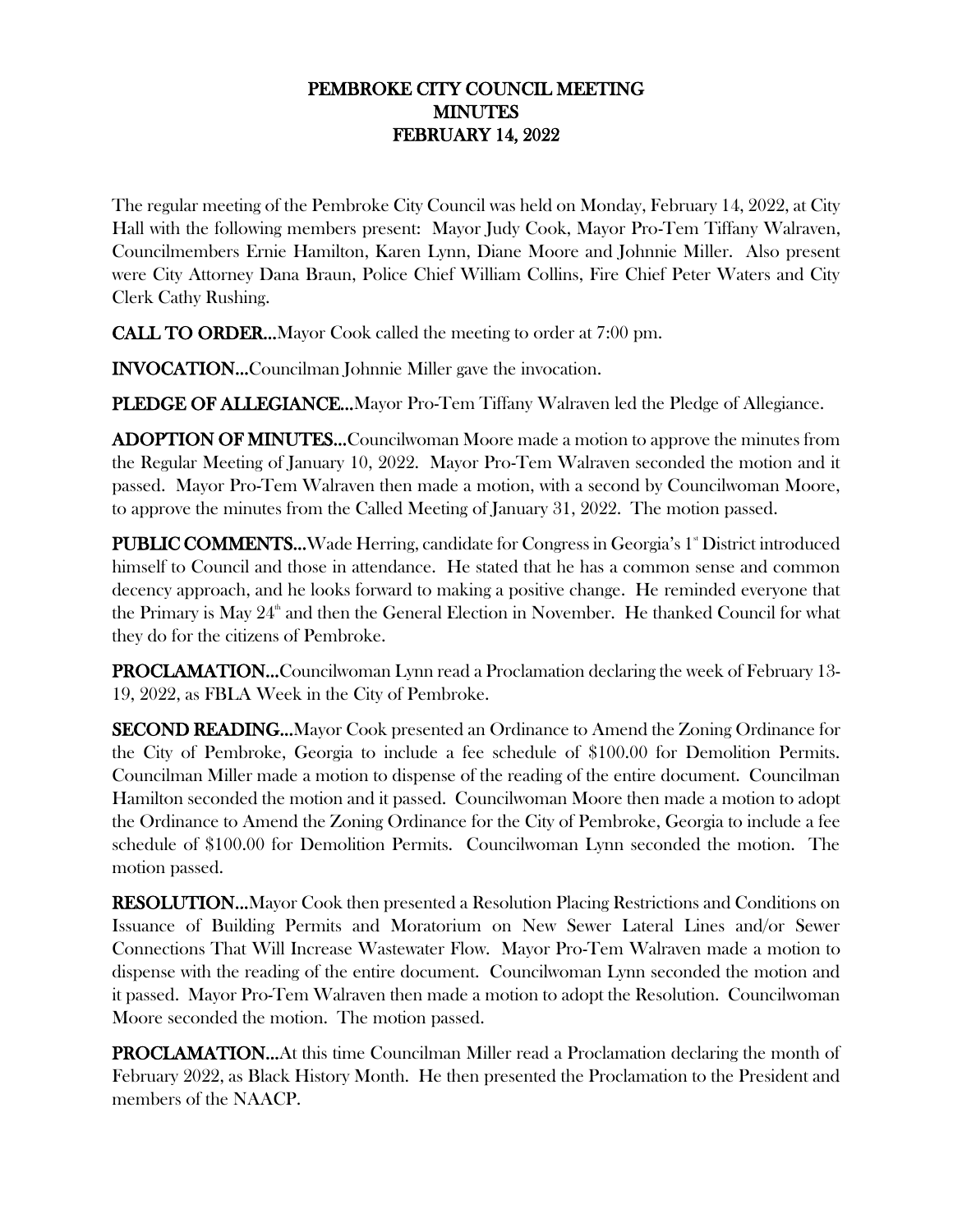City of Pembroke Minutes (continued) February 14, 2022 Page 2 of 4

APPROVALS…Councilwoman Moore made a motion, with a second by Councilwoman Lynn, to approve the request from the BCHS Band Boosters to hold a Bucket Brigade on March  $5<sup>th</sup>$  from 9am until 4pm, with a rain date of March  $19<sup>th</sup>$ . The motion passed.

Councilman Miller made a motion to approve the proposed changes to the Annual Leave Policy, except for the Juneteenth holiday. Councilwoman Moore seconded the motion and it passed.

Mayor Pro-Tem Walraven made a motion to approve ALGA, Inc. as the Administrative Firm for the 2022 CDBG. Councilwoman Moore seconded the motion. The motion passed.

Mayor Pro-Tem Walraven then made a motion, with a second by Councilwoman Lynn, to approve M.E. Sack Engineering as the Engineering Firm for the 2022 CDBG. The motion passed.

Councilman Miller made a motion to approve the request from Phillip Sapp on behalf of First Baptist Church to use the city's grassy lot across from city hall for parking during their event planned for March 5, 6, 11, 12, 13. Councilman Hamilton seconded the motion and it passed.

Mayor Pro-Tem Walraven presented the proposal from Gilbert+Associates, Inc. for Professional Services Grants Planning and Management for the CHIP grant. Councilwoman Moore made a motion to approve the proposal. Councilwoman Lynn seconded the motion and it passed.

## PUBLIC HEARINGS…

At this time Mayor Cook opened the Public Hearing on the rezoning petition of Lawrence Alexander Home LLC/Lawrence A. Long, to rezone the property located on North Main Street, Parcel Number 012 003, from its present zoning of R-1 to R-3. Mayor Cook stated that the comments in favor of would speak first, and then the ones against next. She asked that the speaker come to the podium, state their name, and address, and then make their comments. Lawrence Long, the petitioner, from Effingham County stated that he would like to rezone the property from R-1 to R-3 to build townhomes. He said that he has built several homes in the area. He knows that there are concerns about wetlands but that the homesites will be on road frontage and there will be no encroachment of property owners on back. With no further comments, Mayor Cook adjourned this Public Hearing.

Mayor Cook opened the Public Hearing on the rezoning petition of DCCJ Properties LLC/Harron Lee, to rezone the property located on Rogers Road, Parcel Number 0121 063, from its present zoning of A-5 to R-3. Harron Lee, petitioner, from CeCe Road, Ellabell, stated that he would like to rezone in order to build townhomes. He said that the area is surrounded by high density housing, and he feels like this would meet the needs within the city. Having no further comments, Mayor Cook adjourned the Public Hearing.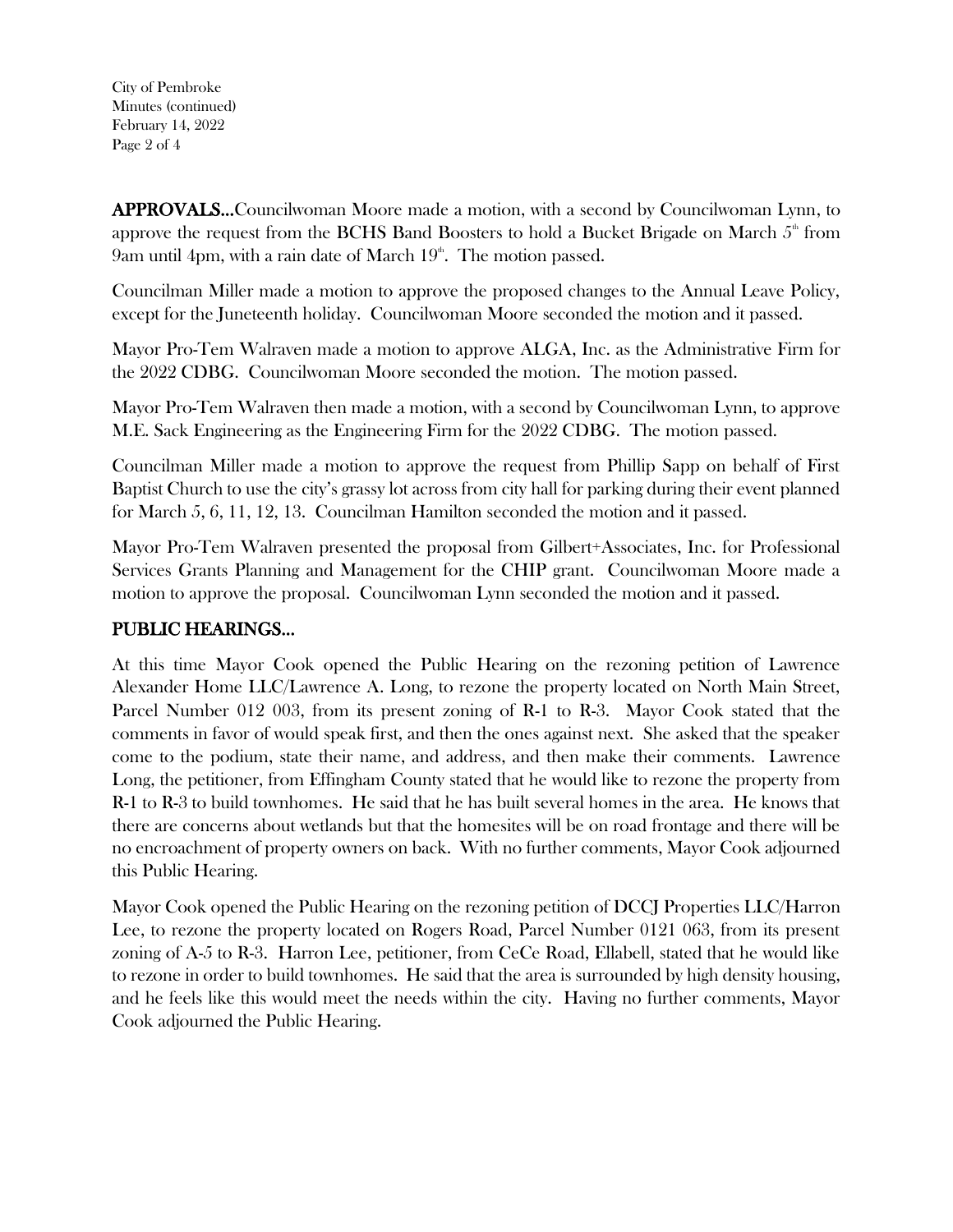City of Pembroke Minutes (continued) February 14, 2022 Page 3 of 4

Mayor Cook then opened the Public Hearing on the rezoning petition of DCCJ Properties LLC/Harron Lee, to rezone the property located on Harry Hagan Road, Parcel Number 0901 013, from its present zoning of R-1 to R-3. Harron Lee, petitioner, from CeCe Road, Ellabell, stated that he was asking for conditional approval for 3 acres of the parcel for townhomes.

Lawrence Long spoke saying that the city needs this type of affordable housing. He said that all 3 of these parcels presented tonight are good for the community.

Julian Nicholson of 59 Vandiver Street requested information about the city's water/sewer. Mayor Cook gave him written information about the sewer and asked him to stay after the meeting and she would answer his water questions. He said that if the city approves the change in zoning to R-3, it will negatively impact the community. He said that he is fine with the current zoning to build homes.

Michael Doyle of 39 Harry Hagan Road stated that he has issues with the R-3 zoning. He said that he loves the community that he lives in and is opposed to townhomes and apartments.

Ron Kiser of 47 Harry Hagan Road said that Harry Hagan Road is not big enough to handle zone R-3 traffic.

Harron Lee spoke again to clarify public concerns. He said that the 3-acre section would limit the townhomes to 30 units and that R-3 does not allow for apartments.

With no further comments, Mayor Cook adjourned the Public Hearing.

FIRST READINGS…Mayor Pro-Tem Walraven made a motion to dispense with the reading of the entire document of the proposed Map Amendment rezoning property located on North Main Street, Parcel Number 012 003, from its present zoning of R-1 to R-3. Councilwoman Moore seconded the motion and it passed. This constitutes the First Reading.

Mayor Pro-Tem Walraven then made a motion to dispense with the reading of the entire document of the proposed Map Amendment rezoning property located on Rogers Road, Parcel Number 1021 063, from its present zoning of A-5 to R-3. Councilwoman Lynn seconded the motion. The motion passed. This constitutes the First Reading.

Councilwoman Moore made a motion to dispense with the reading of the entire document of the proposed Map Amendment rezoning property located on Harry Hagan Road, Parcel Number 0901 013, from its present zoning of R-1 to R-3. Councilwoman Lynn seconded the motion and it passed. This constitutes the First Reading.

Mayor Pro-Tem Walraven stated that pursuant to Section 8-1(9) Council request that the petitioners submit a Conceptual Site Plan before the Second Reading to help Council determine if the rezoning is acceptable for Parcel 012 003 located on North Main Street and Parcel 0901 013 located on Harry Hagan Road.

DEPARTMENT REPORTS…Police Chief Collins reported that he had an injured officer that would be returning to work tomorrow and that things have been running smoothly.